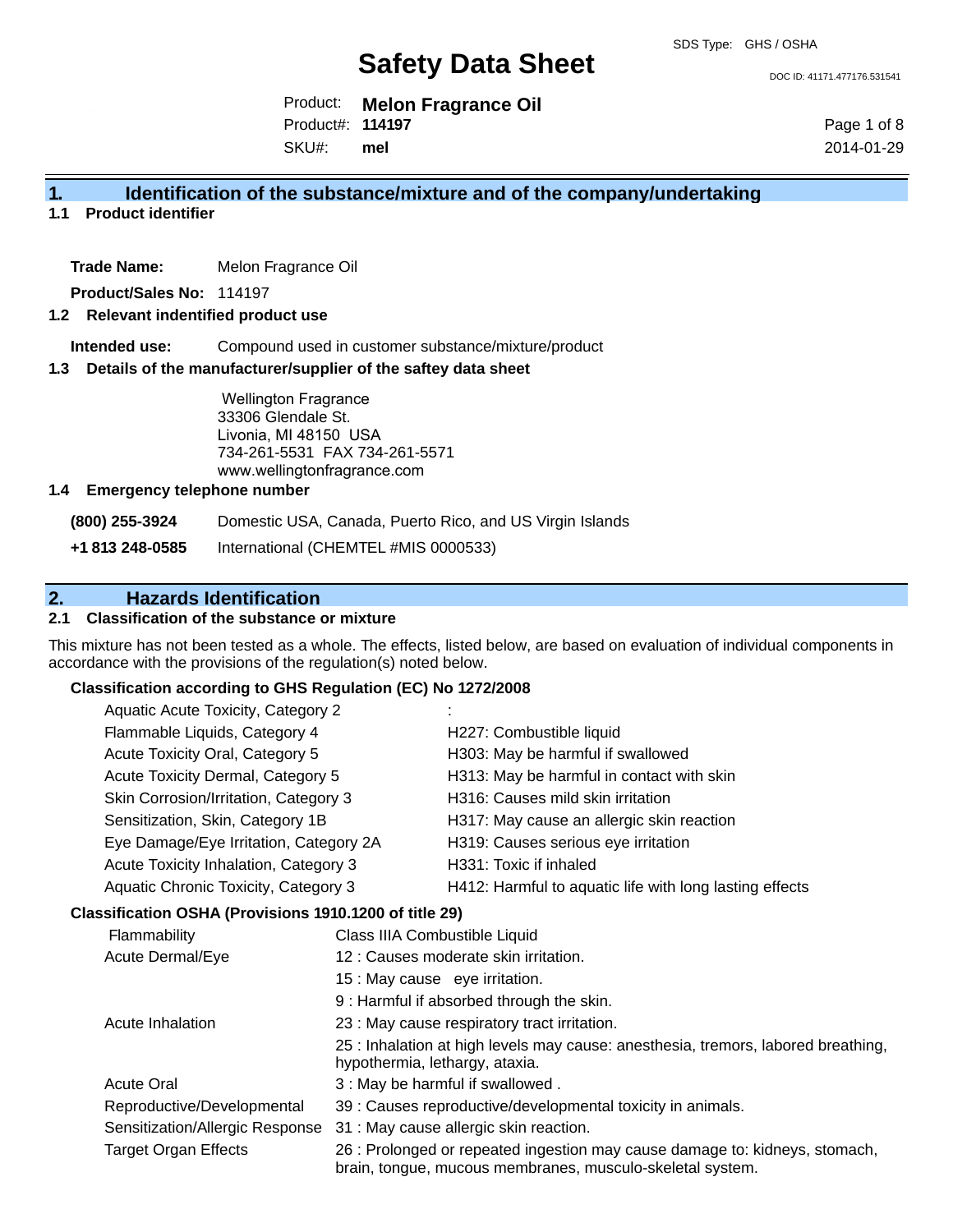DOC ID: 41171.477176.531541

Page 2 of 8 2014-01-29

Product: **Melon Fragrance Oil** Product#: **114197**

SKU#: **mel**

Carcinogenicity This mixture contains ingredients identified as carcinogens, at 0.1% or greater, by the following:None [X] ACGIH [ ] IARC [ ] NTP [ ] OSHA [ ]

### **2.2 Label elements**

# **Labelling (REGULATION (EC) No 1272/2008)**

**Hazard pictograms**



#### **Signal Word: Danger, Warning**

#### **Hazard statments**

| H <sub>227</sub> | Combustible liquid                                |
|------------------|---------------------------------------------------|
| H <sub>303</sub> | May be harmful if swallowed                       |
| H313             | May be harmful in contact with skin               |
| H316             | Causes mild skin irritation                       |
| H317             | May cause an allergic skin reaction               |
| H319             | Causes serious eye irritation                     |
| H331             | Toxic if inhaled                                  |
| H412             | Harmful to aquatic life with long lasting effects |

### **Precautionary Statements**

### **Prevention:**

| P <sub>233</sub>     | Keep container tightly closed                                                                                                         |
|----------------------|---------------------------------------------------------------------------------------------------------------------------------------|
| P <sub>235</sub>     | Keep cool                                                                                                                             |
| P <sub>264</sub>     | Wash hands thoroughly after handling                                                                                                  |
| P <sub>271</sub>     | Use only outdoors or in a well-ventilated area                                                                                        |
| P272                 | Contaminated work clothing should not be allowed out of the workplace                                                                 |
| P <sub>273</sub>     | Avoid release to the environment                                                                                                      |
| Response:            |                                                                                                                                       |
| $P302 + P352$        | IF ON SKIN: Wash with soap and water                                                                                                  |
| $P304 + P340$        | IF INHALED: Remove victim to fresh air and keep at rest in a position comfortable for<br>breathing                                    |
| $P305 + P351 + P338$ | IF IN EYES: Rinse cautiously with water for several minutes Remove contact lenses if<br>present and easy to do. continue rinsing      |
| P311                 | Call a POISON CENTER or doctor/physician                                                                                              |
| P312                 | Call a POISON CENTER or doctor/physician if you feel unwell                                                                           |
| $P333 + P313$        | If skin irritation or a rash occurs: Get medical advice/attention                                                                     |
| $P337 + P313$        | If eye irritation persists: Get medical advice/attention                                                                              |
| P363                 | Wash contaminated clothing before reuse                                                                                               |
| P370 + P378          | In case of fire: Use Carbon dioxide (CO2), Dry chemical, or Foam for extinction. Do not use<br>a direct water jet on burning material |

# **2.3 Other Hazards**

**no data available**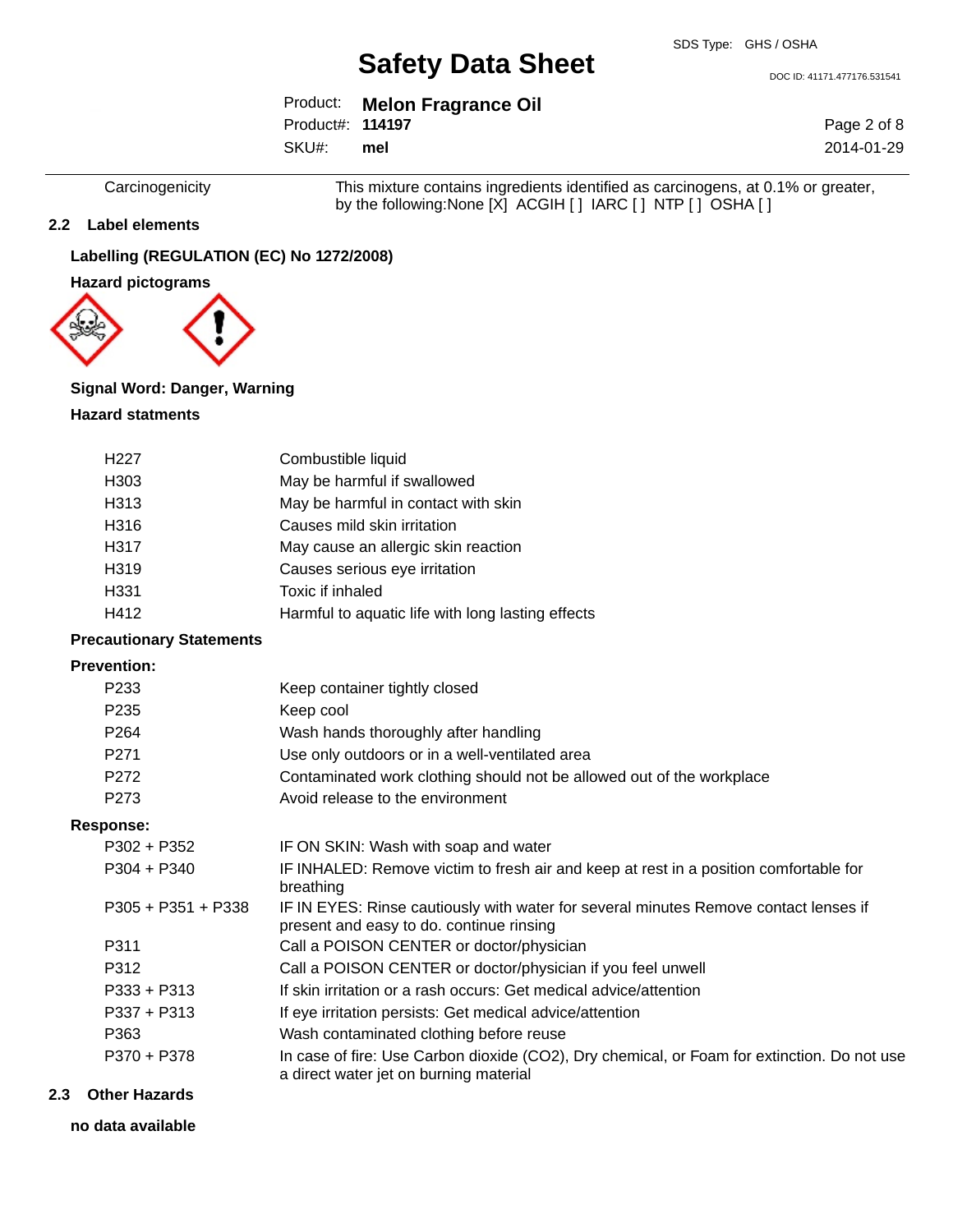DOC ID: 41171.477176.531541

Product: **Melon Fragrance Oil** SKU#: Product#: **114197 mel**

Page 3 of 8 2014-01-29

# **3. Composition/Information on Ingredients**

# **3.1 Mixtures**

This product is a complex mixture of ingredients, which contains among others the following substance(s), presenting a health or environmental hazard within the meaning of the UN Globally Harmonized System of Classification and Labeling of Chemicals (GHS):

| CAS#<br>Ingredient    | EC#                                               | Conc.<br>Range | <b>GHS Classification</b>    | <b>OSHA Classification</b> |
|-----------------------|---------------------------------------------------|----------------|------------------------------|----------------------------|
| 84-66-2               | 201-550-6                                         | 40 - 50 %      | H316                         |                            |
| Diethyl phthalate     |                                                   |                |                              |                            |
| 8050-15-5             | 232-476-2                                         | $10 - 20 \%$   | H412                         | 31                         |
|                       | Methyl ester of rosin (partially hydrogenated)    |                |                              |                            |
| 100-51-6              | 202-859-9                                         | $5 - 10%$      | H302; H313; H319; H332       | 11, 15, 23, 25, 31         |
| <b>Benzyl Alcohol</b> |                                                   |                |                              |                            |
| 104-67-6              | 203-225-4                                         | $5 - 10%$      | H316; H412                   | 11                         |
|                       | gamma-Undecalactone                               |                |                              |                            |
| $77 - 83 - 8$         | 201-061-8                                         | $5 - 10%$      | H317; H411                   | 11, 15                     |
|                       | Ethyl methylphenylglycidate                       |                |                              |                            |
| 6413-10-1             | 229-114-0                                         | $2 - 5%$       | H227; H316                   | 11                         |
|                       | Ethyl 2-methyl-1,3-dioxolane-2-acetate (Fructone) |                |                              |                            |
| 140-11-4              | 205-399-7                                         | $2 - 5%$       | H227; H303; H316             | 15, 25, 26, 31, 39         |
| Benzyl acetate        |                                                   |                |                              |                            |
| 2705-87-5             | 220-292-5                                         | $2 - 5%$       | H302; H312; H317; H332; H411 | 10, 12, 15, 3              |
|                       | Allyl cyclohexylpropionate                        |                |                              |                            |
| 123-68-2              | 204-642-4                                         | $2 - 5%$       | H227; H301; H311; H331; H412 | 11, 3, 9                   |
| Allyl hexanoate       |                                                   |                |                              |                            |
| $121 - 33 - 5$        | 204-465-2                                         | $1 - 2%$       | H303; H319                   | 31                         |
| Vanillin              |                                                   |                |                              |                            |
| 928-96-1              | 213-192-8                                         | $1 - 2%$       | H226; H319                   |                            |
| 3-Hexenol             |                                                   |                |                              |                            |

See Section 16 for full text of GHS classification codes

Total Hydrocarbon Content  $% w = 0.00$ 

| <b>First Aid Measures</b><br>4.                                    |                                                                                                               |
|--------------------------------------------------------------------|---------------------------------------------------------------------------------------------------------------|
| Description of first aid measures<br>4.1                           |                                                                                                               |
| Inhalation:                                                        | Remove from exposure site to fresh air and keep at rest.<br>Obtain medical advice.                            |
| Eye Exposure:                                                      | Flush immediately with water for at least 15 minutes.<br>Contact physician if symptoms persist.               |
| <b>Skin Exposure:</b>                                              | Remove contaminated clothes. Wash thoroughly with water (and soap).<br>Contact physician if symptoms persist. |
| Ingestion:                                                         | Rinse mouth with water and obtain medical advice.                                                             |
| Most important symptoms and effects, both acute and delayed<br>4.2 |                                                                                                               |

**Symptoms:** no data available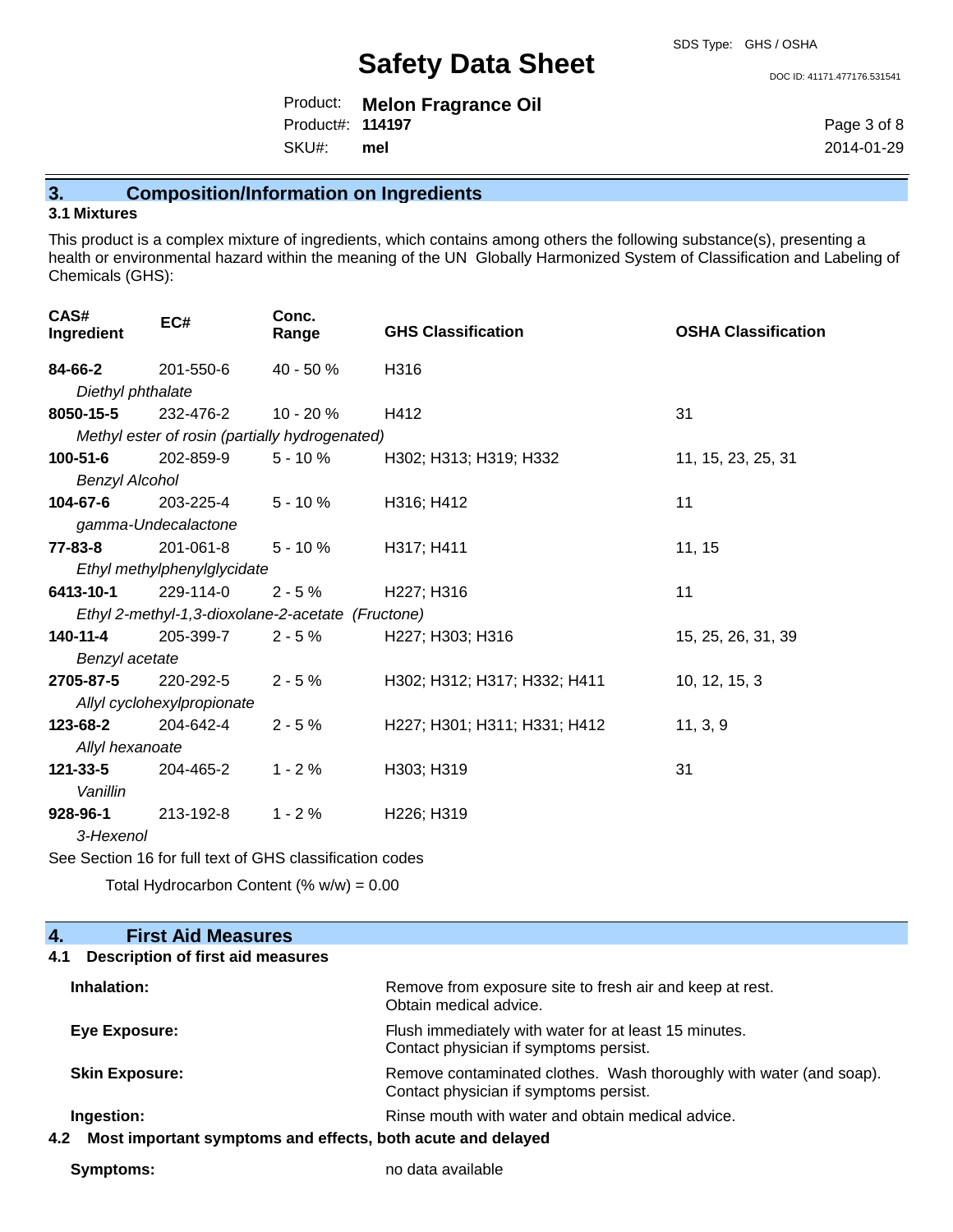SDS Type: GHS / OSHA

DOC ID: 41171.477176.531541

Page 4 of 8 2014-01-29

Product: **Melon Fragrance Oil** Product#: **114197**

SKU#: **mel**

- **Risks:** Risks: Refer to Section 2.2 "Hazard Statements"
- **4.3 Indication of any immediate medical attention and special treatment needed**

**Treatment:** Treatment: Treatment: Refer to Section 2.2 "Response"

| 5.<br><b>Fire-Fighting measures</b>                            |                                                   |
|----------------------------------------------------------------|---------------------------------------------------|
| <b>Extinguishing media</b><br>5.1                              |                                                   |
| Suitable:                                                      | Carbon dioxide (CO2), Dry chemical, Foam          |
| Unsuitable                                                     | Do not use a direct water jet on burning material |
| 5.2 Special hazards arising from the substance or mixture      |                                                   |
| During fire fighting:<br><b>Advice for firefighters</b><br>5.3 | Water may be ineffective                          |
| <b>Further information:</b>                                    | Standard procedure for chemical fires             |

### **6. Accidental Release Measures**

#### **6.1 Personal precautions, protective equipment and emergency procedures**

Avoid inhalation and contact with skin and eyes. A self-contained breathing apparatus is recommended in case of a major spill.

#### **6.2 Environmental precautions**

Keep away from drains, soil, and surface and groundwater.

#### **6.3 Methods and materials for containment and cleaning up**

Clean up spillage promptly. Remove ignition sources. Provide adequate ventilation. Avoid excessive inhalation of vapors. Gross spillages should be contained by use of sand or inert powder and disposed of according to the local regulations.

#### **6.4 Reference to other sections**

Not Applicable

# **7. Handling and Storage**

#### **7.1 Precautions for safe handling**

Apply according to good manufacturing and industrial hygiene practices with proper ventilation. Do not drink, eat or smoke while handling. Respect good personal hygiene.

# **7.2 Conditions for safe storage, including any incompatibilities**

Store in a cool, dry and ventilated area away from heat sources and protected from light in tightly closed original container. Avoid plastic and uncoated metal container. Keep air contact to a minimum.

# **7.3 Specific end uses**

No information available

# **8. Exposure Controls/Personal Protection**

#### **8.1 Control parameters**

| <b>Exposure Limits:</b> |  |
|-------------------------|--|
| Component               |  |

**Component** ACGIH TWA ppm ACGIH STEL ppm TWA ppm STEL ppm OSHA OSHA **84-66-2** *Diethyl phthalate* 5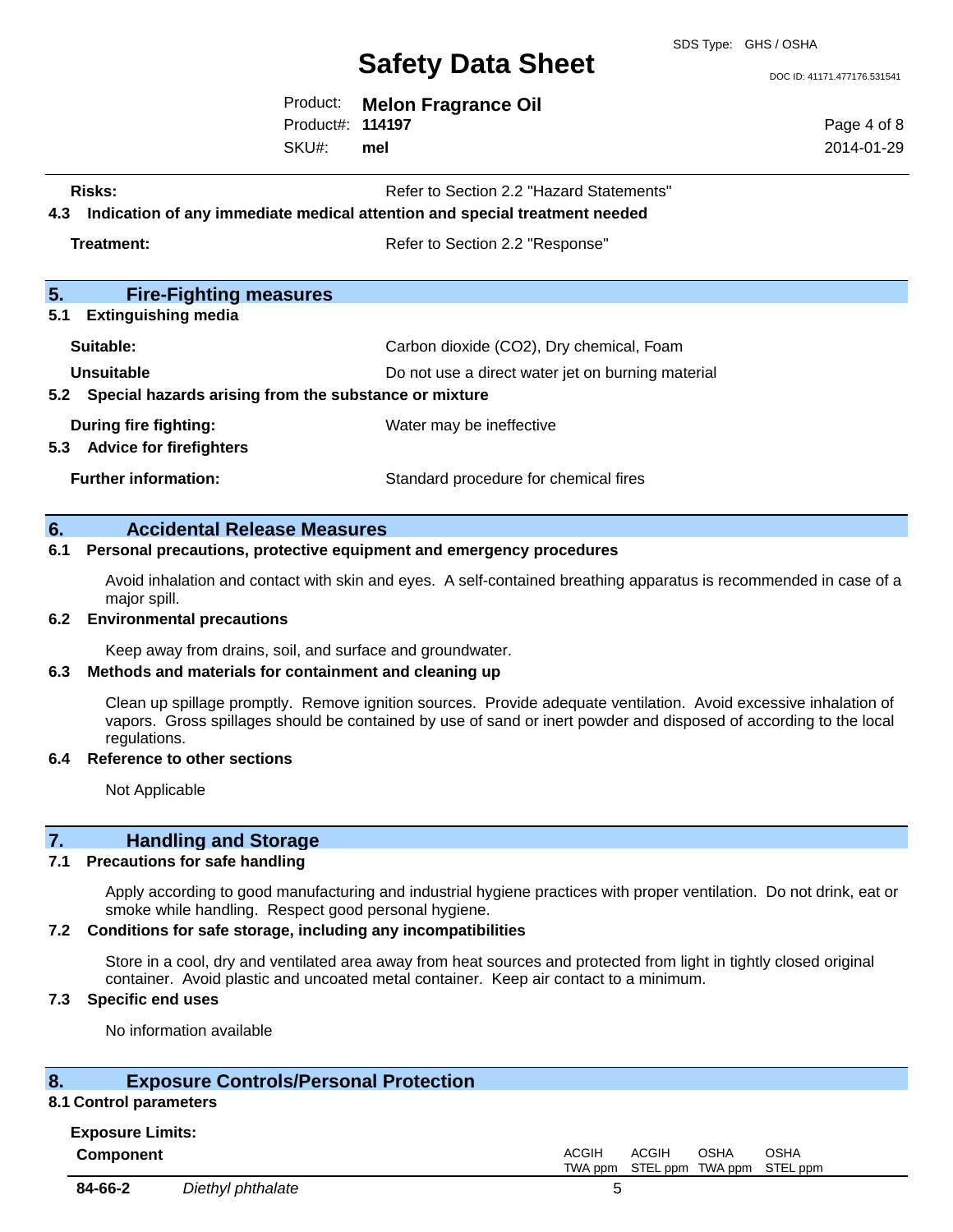DOC ID: 41171.477176.531541

Page 5 of 8 2014-01-29

|                  | Product: Melon Fragrance Oil |
|------------------|------------------------------|
| Product#: 114197 |                              |
| SKU#: mel        |                              |

**140-11-4** *Benzyl acetate* 10 **Engineering Controls:** Use local exhaust as needed. **8.2 Exposure controls - Personal protective equipment Eye protection:** Tightly sealed goggles, face shield, or safety glasses with brow guards and side shields, etc. as may be appropriate for the exposure **Respiratory protection:** Avoid excessive inhalation of concentrated vapors. Apply local ventilation where appropriate. **Skin protection:** Avoid Skin contact. Use chemically resistant gloves as needed.

# **9. Physical and Chemical Properties**

### **9.1 Information on basic physical and chemical properties**

| <b>Appearance:</b>           | Conforms to Standard     |
|------------------------------|--------------------------|
| Odor:                        | Conforms to Standard     |
| Color:                       | Colorless to Pale Yellow |
| Viscosity:                   | Liquid                   |
| <b>Freezing Point:</b>       | Not determined           |
| <b>Boiling Point:</b>        | Not determined           |
| <b>Melting Point:</b>        | Not determined           |
| <b>Flashpoint:</b>           | 190 F (87.78 C)          |
| <b>Auto flammability:</b>    | Not determined           |
| <b>Explosive Properties:</b> | None Expected            |
| <b>Oxidizing properties:</b> | None Expected            |
| Vapor Pressure (mmHg@20 C):  | 0.2675                   |
| %VOC:                        | 10.2266                  |
| Specific Gravity @ 25 C:     | 1.0555                   |
| Density @ 25 C:              | 1.0525                   |
| Refractive Index @ 25 C:     | 1.4945                   |
| Soluble in:                  | Oil                      |

# **10. Stability and Reactivity**

| <b>10.1 Reactivity</b>                  | None                                               |
|-----------------------------------------|----------------------------------------------------|
| <b>10.2 Chemical stability</b>          | Stable                                             |
| 10.3 Possibility of hazardous reactions | None known                                         |
| 10.4 Conditions to avoid                | None known                                         |
| 10.5 Incompatible materials             | Strong oxidizing agents, strong acids, and alkalis |
| 10.6 Hazardous decomposition products   | None known                                         |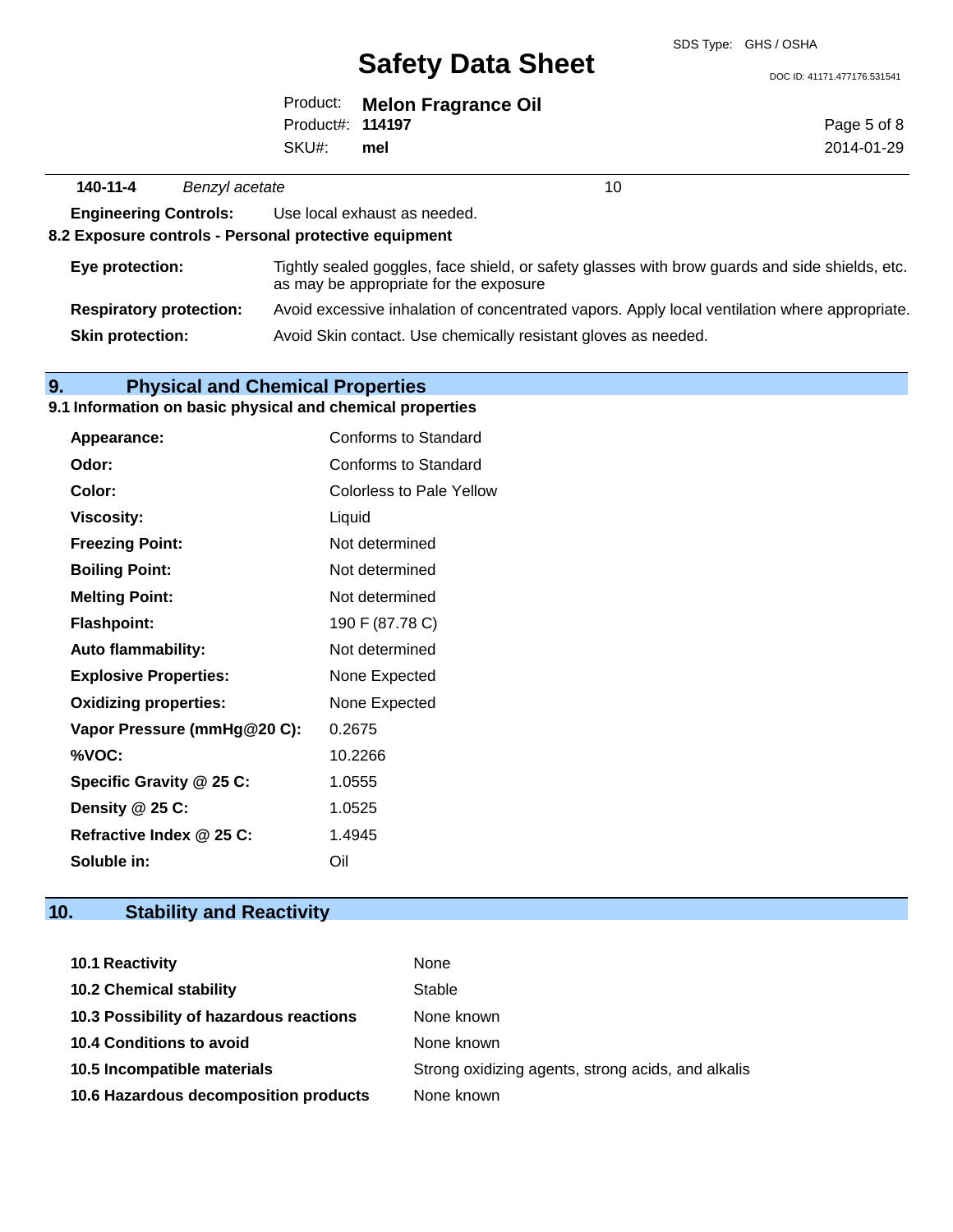DOC ID: 41171.477176.531541

Product: **Melon Fragrance Oil** SKU#: Product#: **114197 mel**

Page 6 of 8 2014-01-29

# **11. Toxicological Information 11.1 Toxicological Effects Acute toxicity - Oral** (LD50: 3,064.71) May be harmful if swallowed **Acute toxicity - Dermal Contact Acute 10. In the set of the CLD50: 3,166.86)** May be harmful in contact with skin **Acute toxicity - Inhalation** (LC50: 7.56) Toxic if inhaled **Skin corrosion / irritation** and the control of Causes mild skin irritation **Serious eye damage / irritation** Causes serious eye irritation **Respiratory sensitization** Not classified - the classification criteria are not met **Skin sensitization** May cause an allergic skin reaction **Germ cell mutagenicity Not classified - the classification criteria are not met Carcinogenicity Carcinogenicity Not classified - the classification criteria are not met Reproductive toxicity** Not classified - the classification criteria are not met **Specific target organ toxicity - single exposure** Not classified - the classification criteria are not met **Specific target organ toxicity - repeated exposure** Not classified - the classification criteria are not met **Aspiration hazard** Not classified - the classification criteria are not met

| 12.<br><b>Ecological Information</b> |                                                   |
|--------------------------------------|---------------------------------------------------|
| <b>12.1 Toxicity</b>                 |                                                   |
| <b>Acute acquatic toxicity</b>       |                                                   |
| <b>Chronic acquatic toxicity</b>     | Harmful to aquatic life with long lasting effects |
| <b>Toxicity Data on soil</b>         | no data available                                 |
| <b>Toxicity on other organisms</b>   | no data available                                 |
| 12.2 Persistence and degradability   | no data available                                 |
| 12.3 Bioaccumulative potential       | no data available                                 |
| 12.4 Mobility in soil                | no data available                                 |
| 12.5 Other adverse effects           | no data available                                 |
|                                      |                                                   |

# **13. Disposal Conditions**

#### **13.1 Waste treatment methods**

Do not allow product to reach sewage systems. Dispose of in accordance with all local and national regulations. Send to a licensed waste management company.The product should not be allowed to enter drains, water courses or the soil. Do not contaminate ponds, waterways or ditches with chemical or used container.

# **14. Transport Information**

Chemicals NOI

**Regulator Class Pack Group Sub Risk UN-nr. U.S. DOT (Non-Bulk)** Not Regulated - Not Dangerous Goods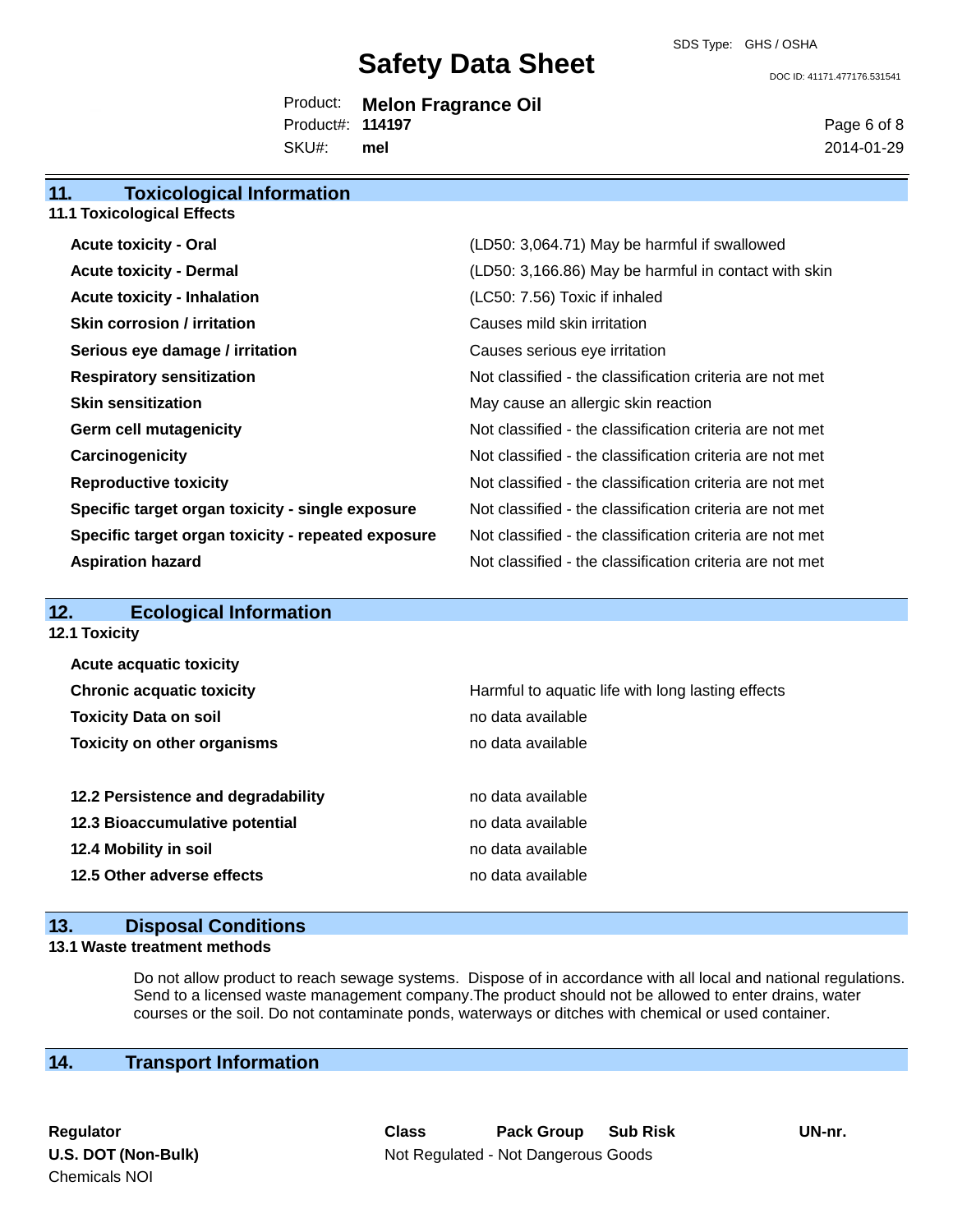DOC ID: 41171.477176.531541

|                                                                                                         | Product:<br>Product#:<br>SKU#: | <b>Melon</b><br>114197<br>mel                                        | Page 7 of 8<br>2014-01-29 |
|---------------------------------------------------------------------------------------------------------|--------------------------------|----------------------------------------------------------------------|---------------------------|
| <b>ADR/RID (International Road/Rail)</b><br>Chemicals NOI                                               |                                | Not Regulated - Not Dangerous Goods                                  |                           |
| <b>IATA (Air Cargo)</b><br><b>Chemicals NOI</b>                                                         |                                | Not Regulated - Not Dangerous Goods                                  |                           |
| IMDG (Sea)<br><b>Chemicals NOI</b>                                                                      |                                | Not Regulated - Not Dangerous Goods                                  |                           |
| <b>Regulatory Information</b><br>15.<br><b>U.S. Federal Regulations:</b>                                |                                |                                                                      |                           |
| <b>TSCA (Toxic Substance Control Act):</b>                                                              |                                | All components of the substance/mixture are listed or exempt         |                           |
| 40 CFR(EPCRA, SARA, CERCLA and CAA)<br>201-550-6 40 - 50 %<br>84-66-2<br><b>U.S. State Regulations:</b> |                                | This product contains the following components:<br>Diethyl phthalate |                           |
| <b>California Proposition 65 Warning</b><br><b>Canadian Regulations:</b>                                |                                | No Warning required                                                  |                           |
| <b>DSL / NDSL</b>                                                                                       |                                | 99.92% of the components are listed or exempt.                       |                           |

# **16. Other Information**

# **GHS H-Statements referred to under section 3**

| H226 : Flammable liquid and vapour                       | H227 : Combustible liquid                              |
|----------------------------------------------------------|--------------------------------------------------------|
| H301 : Toxic if swallowed                                | H302: Harmful if swallowed                             |
| H303 : May be harmful if swallowed                       | H311 : Toxic in contact with skin                      |
| H312 : Harmful in contact with skin                      | H313 : May be harmful in contact with skin             |
| H316 : Causes mild skin irritation                       | H317 : May cause an allergic skin reaction             |
| H319 : Causes serious eye irritation                     | H331: Toxic if inhaled                                 |
| H332: Harmful if inhaled                                 | H411 : Toxic to aquatic life with long lasting effects |
| H412 : Harmful to aquatic life with long lasting effects |                                                        |

#### **Total Fractional Values**

(TFV) Risk (TFV) Risk (2.80) Aquatic Acute Toxicity, Category 2 (6.12) Skin Corrosion/Irritation, Category 3 (4.31) Aquatic Chronic Toxicity, Category 3

- -
- (5.21) Sensitization, Skin, Category 1B (3.36) Eye Damage/Eye Irritation, Category 2A

### **Department issuing data sheet:**

#### **Department E-mail address:**

### Remarks

This safety data sheet is based on the properties of the material known to Wellington Fragrance at the time the data sheet was issued. The safety data sheet is intended to provide information for a health and safety assessment of the material and the circumstances, under which it is packaged, stored or applied in the workplace. For such a safety assessment Wellington Fragrance holds no responsibility. This document is not intended for quality assurance purposes.